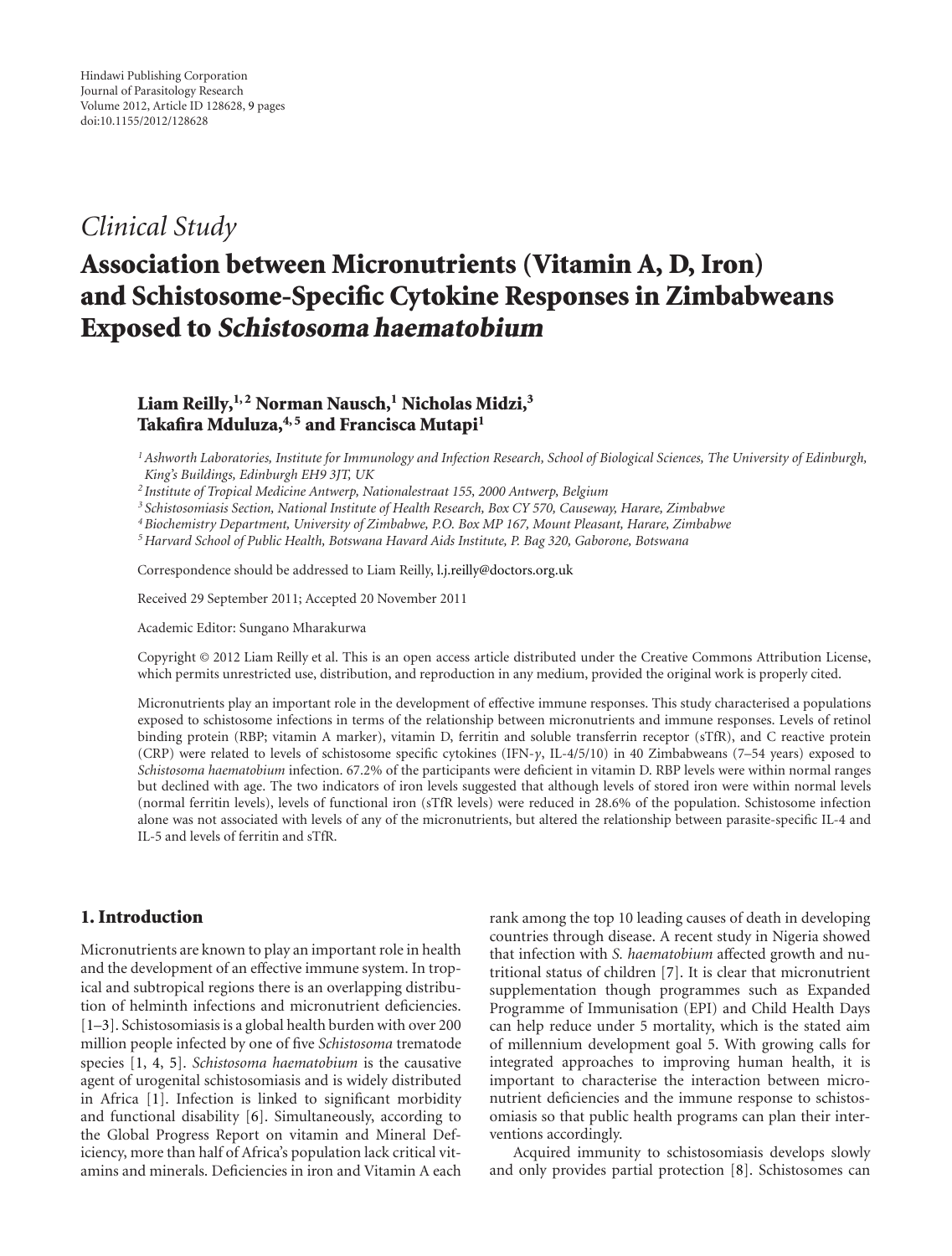survive in human hosts for up to 40 years [9]. Helminth infection including infection by schistosomes, modulates the host immune response, manifesting as diminished allergic responses, amelioration of autoimmune disease, and chronic parasitic infection [9–11]. Immunomodulation is mediated by regulatory T cells  $(T_{REG})$  through direct contact stimulation and IL-10 production [12, 13]. While the switch to  $T_H2$ which occurs during helminth infection is an effective antiparasitic response, it is unclear whether superimposition of regulatory responses primarily benefits the worms or the host. Downregulation of the inflammatory response would reduce host mediated immunopathology but also reduce protection [9, 14]. These effects are seen as a diminished allergic response, amelioration of autoimmune disease and chronic parasitic infection.

Traditionally vitamin A has been known for its role in vision, with deficiency resulting in xerophthalmia, which is the leading cause of preventable childhood blindness. However, it has a wide range of physiological functions and is essential for haematopoiesis and prevention of anaemia, as well as immune function. It is acquired from foods such as liver, milk, cheese, eggs, green leaves, carrots and ripe mangos. Infants acquire vitamin A through breast feeding [2]. Vitamin A has now been implicated in the development of  $T_H$ 2,  $T_H$ 17 and  $T_{REG}$  responses through the activation of retinoid receptors. Retinoic acid activates the FoxP3 transcription factor, which stimulates the development of naïve T cells into  $T_{REG}[15–17]$ . Vitamin supplementation studies suggest that adequate Vitamin A is required for normal antihelminthic responses [18]. Hypovitaminosis A is an immunodeficient state linked to decreased antibody production, typically diminished  $T_H2$  antibodies IgE, IgG1, and IgA [19].

Vitamin D is historically known for its role in calcium and bone homeostasis. It is produced in the skin when 7 dehydrocholesterol reacts with UVB radiation to form vitamin D3, which modified in the liver to form 25(OH) vitamin D3, and converted to its active metabolite  $1,25(OH)_2$  vitamin D3 in the kidney [20]. Vitamin D2 and D3 can also be acquired from dietary sources. They are then metabolised by the liver in the same manner as cutaneously derived vitamin D3 [21]. A role has been suggested for vitamin D in diseases with an immunological aetiology such as psoriasis, multiple sclerosis and diabetes mellitus. It may also have a role in blood pressure homeostasis [21]. The immuno-regulatory functions of vitamin D are being increasingly understood. It suppresses the T<sub>H</sub>1 cytokines IFN-γ and IL-2, and upregulates IL-4 to create a  $T_H2$  polarisation. Vitamin D can stimulate T<sub>REG</sub> through production of TGFβ-1 and CD25 expression by CD4<sup>+</sup> T cells [22–24]. It also diminishes expression of dendritic cell (DC) costimulatory markers CD40, CD80, and CD86, again linked to  $T_{REG}$  induction [14, 23].

Anaemia affects 1.62 billion people worldwide [25], and around 500 million of those people have iron deficiency anaemia. A causal relationship between infection with *S. japonicum* and iron deficiency anaemia has been established [26]. It is linked to increased infectious mortality and morbidity, and can itself be caused by chronic infection [27, 28]. Its relationship with infection is complex as both pathogen and host use body iron stores. It has been shown that

iron supplementation during active infection can increase the infectious load of some pathogens [27, 29]. Experimental studies on mice have found that those with high iron indices had a significantly increased fibrosis around egg granulomata [26]. Iron deficiency is associated with IgG1, IgE, and  $T_{REG}$  responses whereas iron supplementation has been linked to  $T_H1$  responses and decreased IL-10 [30, 31]. The soluble transferrin receptor (sTfR) is a diagnostic tool for differentiating between iron deficiency anemia (IDA) and anemia of chronic disease [32] since ferritin levels reflect amounts of stored iron while the sTfR reflects the functional iron compartment.

A few studies have shown a recent review of data collected in Zimbabwe between 1980 and 2006 showed that a significant proportion of preschool children, school children, and adult women (lactating or pregnant) experienced malnutrition with significant proportions of these groups suffering from vitamin A and iron deficiencies [33].

The aim of this study was to determine the relationship between the micronutrients vitamin A, D, and iron as well as a measure of inflammatory responses C-reactive protein (CRP) and schistosome-specific cytokine levels in Zimbabweans exposed to *S. haematobium* infection.

### **2. Methods**

*2.1. Ethical Statement.* The study received ethical and institutional approval from the Medical Research Council of Zimbabwe and the University of Zimbabwe, respectively. Permission to conduct the work in this province was obtained from the Provincial Medical Director. Informed consent/assent was obtained from all participants or their parents/guardians prior to enrolment into the study. Project aims and procedures were explained to the community, school children, and their teachers prior the study, and survey was conducted amongst all compliant participants. After sample collection, all participants were offered treatment with the standard dose of 40 mg/Kg body weight of the antihelminthic drug Praziquantel.

*2.2. Study Area and Population.* The study was conducted in two rural villages in the Mashonaland East Province of Zimbabwe (31◦30 E; 17◦45 S) where *S. haematobium* is endemic. Participants were part of a larger immunoepidemiology study which was carried out between 2002 and 2005, and the study area is described in detail elsewhere [34]. The main activity in these villages is subsistence farming mainly of maize and vegetables. Drinking water is collected from open wells while bathing and washing is conducted in two main rivers in the villages. Most families maintain a garden located near the river where water is collected for watering the crops and the schools surveyed were all in close proximity to rivers.

All samples used in this study were obtained at baseline in 2002 were selected using following criteria: (1) participants should be life-long residents in this area (assessed by questionnaire), (2) should not have received antihelminthic treatment prior this study, (3) should have provided at least two urine and 2 stool samples on consecutive days to allow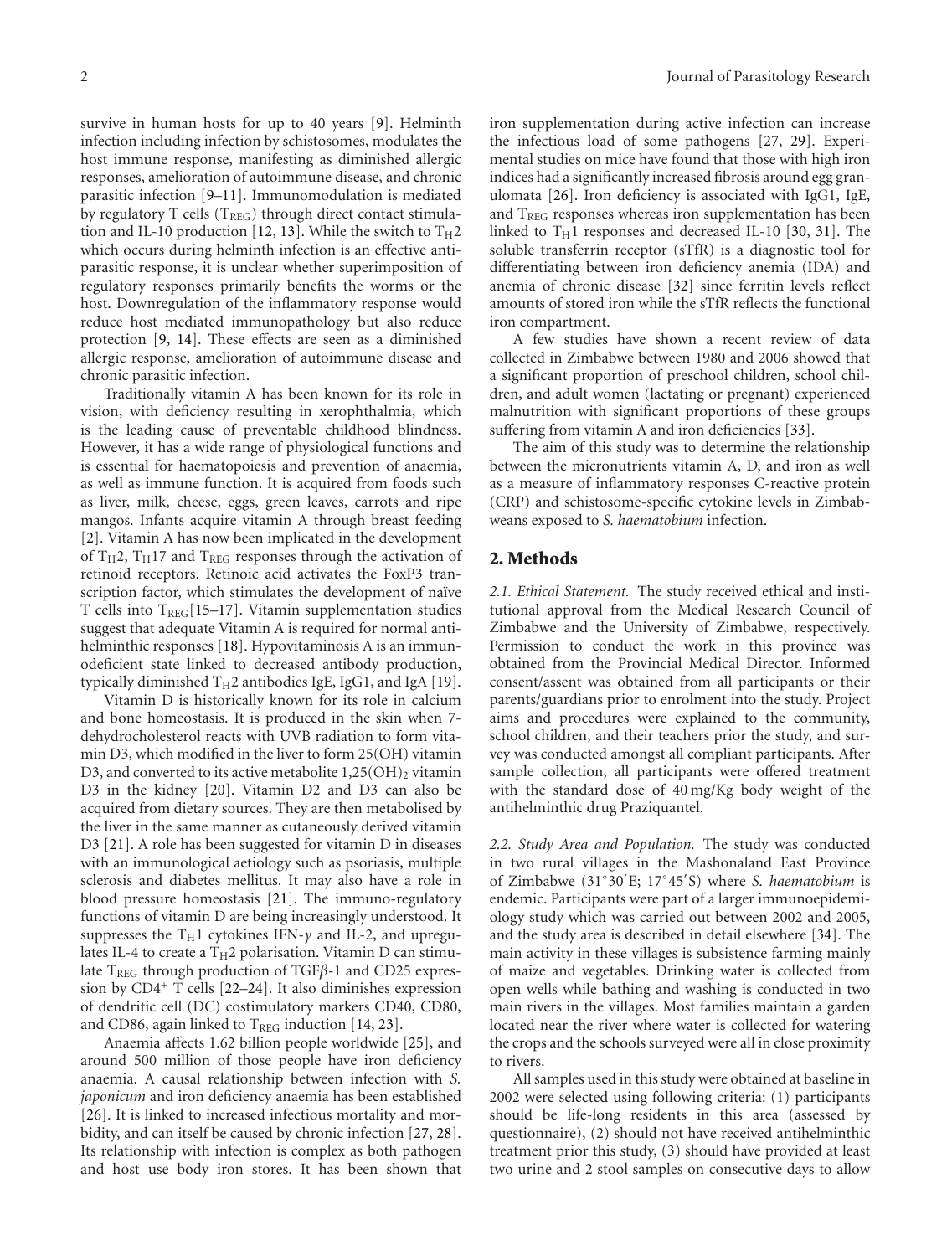

Figure 1: Age profiles of the host population infection and micronutrient levels. Samples for each age group are *<sup>n</sup>* <sup>=</sup> 6 for <sup>≤</sup>10 years, *<sup>n</sup>* <sup>=</sup> <sup>23</sup> for 11–20 years, and *<sup>n</sup>* <sup>=</sup> 11 for 21+ years. Bars represent means and standard error of the mean. Shaded regions represent normal ranges of micronutrients. (a) Infection intensity, (b) C-reactive protein (CRP) levels, (c) ferritin levels (measure of stored iron levels), (d) retinol binding protein (RBP) levels (a measure of vitamin A levels), (e) soluble transferrin receptor (sTfR) levels (measure of functional iron levels), and (f) vitamin D levels.

parasitological diagnosis, (4) should have been test negative for soil transmitted helminth and *S. mansoni* as well as negative for HIV and *Plasmodium falciparum*, (5) should have provided a blood sample to obtain sera. Furthermore, only sera samples were used for these analyses, which have not been used previously and therefore were defrosted for the first time. Following these criteria samples from 40 people aged 7–54 years (13 male, 27 female) were included in this

study. Data were subsequently separated into 3 age groups: 7–10 years  $(N = 6)$ , 11–20 years  $(N = 23)$ , 21+ years  $(N = 11)$ , which represent a typical age-infection profile for *S. haematobium* as shown in Figure 1(a).

*2.3. Sample Collection.* Parasitology samples (at least 2 urine and 2 stool samples collected on 3 three consecutive days) and 20 mL of venous blood were collected from each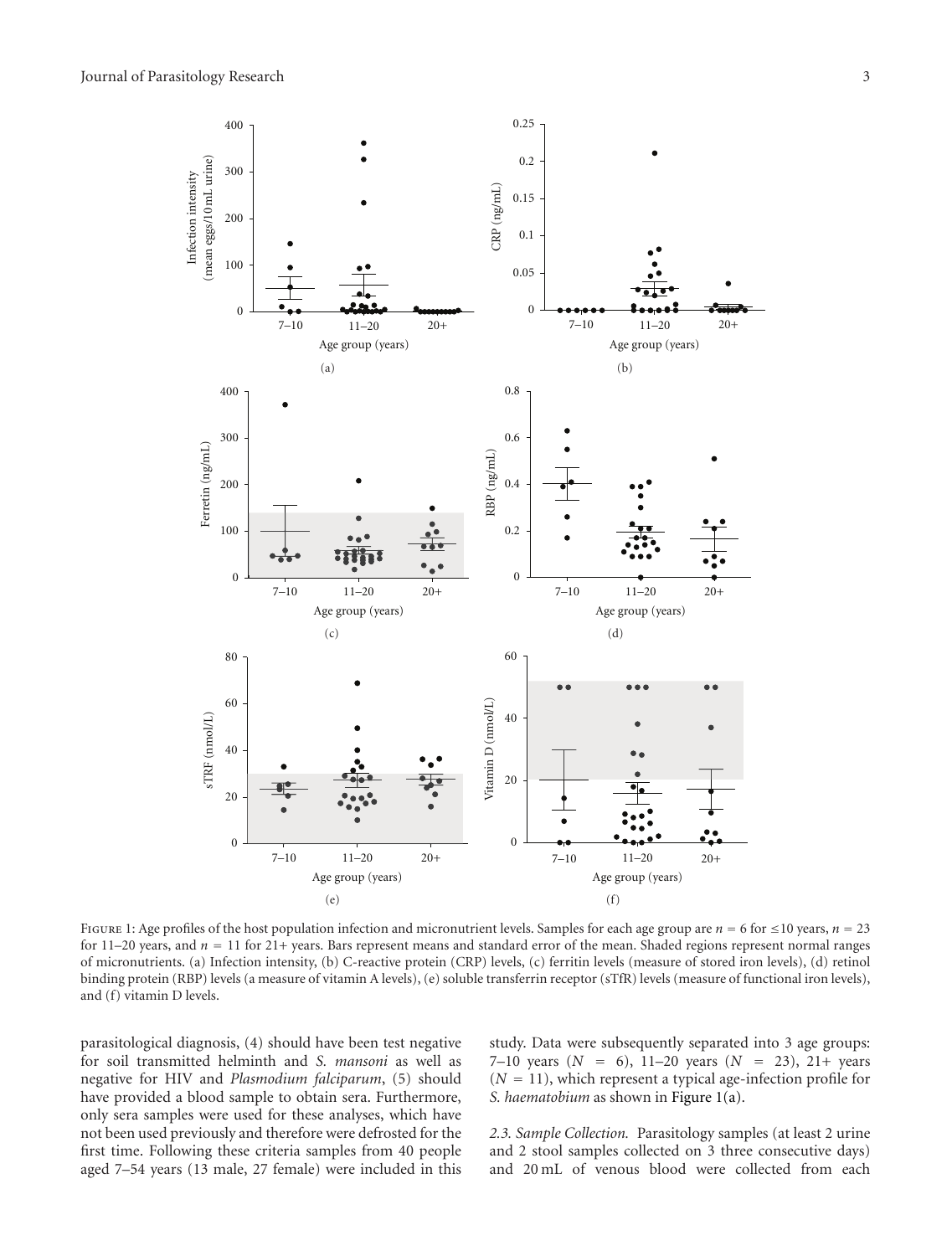participant. Stool samples were processed following the Kato-Katz procedure [35] to detect *S. mansoni* eggs and other intestinal helminths, while the urine filtration method [36] was used to detect *S. haematobium* eggs in urine samples. Serum samples obtained from 20 mL of venous blood from each participant were frozen and stored in duplicate at −20◦C in the field and transferred to a −80◦C freezer in the laboratory. One complete set of the samples was subsequently transported frozen from Zimbabwe to the UK, stored at −80◦C and defrosted for the first time for use in this study. Small aliquots of blood were used to prepare thick and thin smears for the microscopic detection of *Plasmodium* parasites.

*2.4. Immunoassays.* The parasite-specific cytokines IFN-*γ*, (marker for  $T_H1$  responses) IL-4, IL-5 (markers of  $T_H2$ responses), and IL-10 (marker for regulatory responses) were measured by enzyme linked immunosorbent assays (ELISA) in supernatants obtained after stimulation of whole blood samples using cercarial, egg, and adult schistosome antigens following published methods [37]. Spontaneous cytokine production was determined in unstimulated controls containing media alone while the mitogen Concanavalin A (ConA) was used as a positive control for the restimulations. Values of cytokines obtained from the media alone incubations were subtracted from those of the antigen-specific restimulations to remove the effects of background cytokine production in the statistical analyses.

*2.5. Micronutrient Assays.* Micronutrients and C reactive Protein (CRP) were measured using enzyme linked immunosorbent assay (ELISA) kits according to manufacturers' instructions. Serum transferrin receptor (sTFR) is a marker of iron deficiency and is required for lymphocyte activation and proliferation. It was assayed using an ELISA kits from R&D Systems (Cat. #DTFR1). Ferritin is a marker of iron status, but rises with inflammation [27, 38] and this was measured by an ELISA kit from BioQuant (Cat. #BQ065T). CRP is an inflammatory marker [39] and was measured by an ELISA kit from Anogen (Cat. #EL 10022). Retinol Binding Protein a measure of vitamin A status [39] was assayed using an ELISA kit from Phoenix Pharmaceuticals (Cat. #EK-028-28), and 25(OH) vitamin D was used to assess the inactive vitamin D status [40] although through a kit from Immunodiagnostik (Cat. #K2110).

*2.6. Statistical Analyses.* Statistical analyses were performed using the software PASW 17 (formerly SPSS). Vitamin D status was described using previously published ranges (replete  $\geq$  50.00 nmol/L, mild deficiency 25.00–49.99 nmol/ L, moderate deficiency 12.50–24.99 nmol/L, severe deficiency ≤12.49 nmol/L) [41]. The World Health Organisation reference range for ferritin was used (female normal range 15.0–150.0 *μ*g/L, male normal range 15.0–200.0 *μ*g/L) [42]. R&D Systems provided a 2.5–97.5 percentile range (8.7– 28.1 nmol/l) for sTFR from a survey of 225 ethnically diverse participants of both sexes. Their mean value for Afro-Carribeans was significantly higher than for other ethnic groups. There is no peer-reviewed reference range

for sTFR [42]. There is no published reference range for RBP, although the World Health Organisation has produced retinol reference ranges for use in public health [43, 44]. The ratio of sTfR/log Ferritin (sTfR-F index) has been suggested as an alternative estimate of body iron, so this was also calculated in this study and used in the statistical analyses.

For the statistical analyses, host infection intensity was recorded into infection status, that is, infected and uninfected, cytokine absorbencies were square root transformed, and levels of all micronutrients were log transformed to satisfy the assumptions of parametric tests. In order to determine if the relationship between micronutrients and immune responses differed between schistosome infected versus uninfected people, a multivariate analysis of variance (MANOVA) was conducted. The dependent variables were the transformed micronutrient data and the independent variables were cytokine levels, infection status (infected/uninfected) age (categorical (7–10 years, 11–20 years, 21+ years)), sex (categorical male/female). The effects of interactions between infection status and micronutrients were also included in the MANOVA model. Sequential sums of squares were used to calculate the test statistics so that the potentially confounding effects of all other variables could be allowed for testing for the effects of infection status which was entered last in the single effects list. *P* values  $\leq 0.05$  were taken as significant.

#### **3. Results**

*3.1. Population Characteristics.* Schistosome infection prevalence in the study population was 60% (95% CI: 43–75%) and the mean infection intensity was 39.3 eggs/10 mL urine (SEM = 13.5) with a range of  $0-362$  eggs/10 mL urine. Infection intensity followed the typical schistosome age-infection pattern, rising with age to a peak in childhood and declining thereafter (Figure 1(a)). The age profiles of the micronutrients are given in Figures 1(b)–1(f). There is no reference range for RBP [45]. The study population had a mean RBP of 0.23 ng/mL with a range of 0–0.63 ng/mL. Most values for ferritin were within published ranges. 25(OH) vitamin D titres in this population were low when compared to published values with 32.8% ( $n = 12$ ) of the population being classified as vitamin D replete (≥50.00 nmol/L); 17.9% (*<sup>n</sup>* <sup>=</sup> 7) were mildly deficient (25–49.90 nmol/L), 10.3%  $(n = 4)$  were moderately deficient  $(12.50-24.90 \text{ nmol/L})$ , and 38.5% ( $n = 15$ ) were severely deficient ( $\leq 12.49$  nmol/L). Levels of CRP were within the normal range while 28.6%  $(n = 10)$  of the participants had elevated sTfR based on the 95 percentile data provided with the assay as detailed in the methods section.

The statistical analyses showed that sex affected only levels of ferritin, which was significantly lower in females and did not have a significant effect on levels of any of the other micronutrients (Table 1). Age significantly affected levels of RBP, with RBP levels falling with age  $(r = -0.315, P = 0.033)$ as shown in Figure 1, but did not affect levels of any of the other micronutrients of CRP. Although Figure 1(b) shows differences in the age profile of CRP levels, the statistical analyses show that after allowing for other variables such as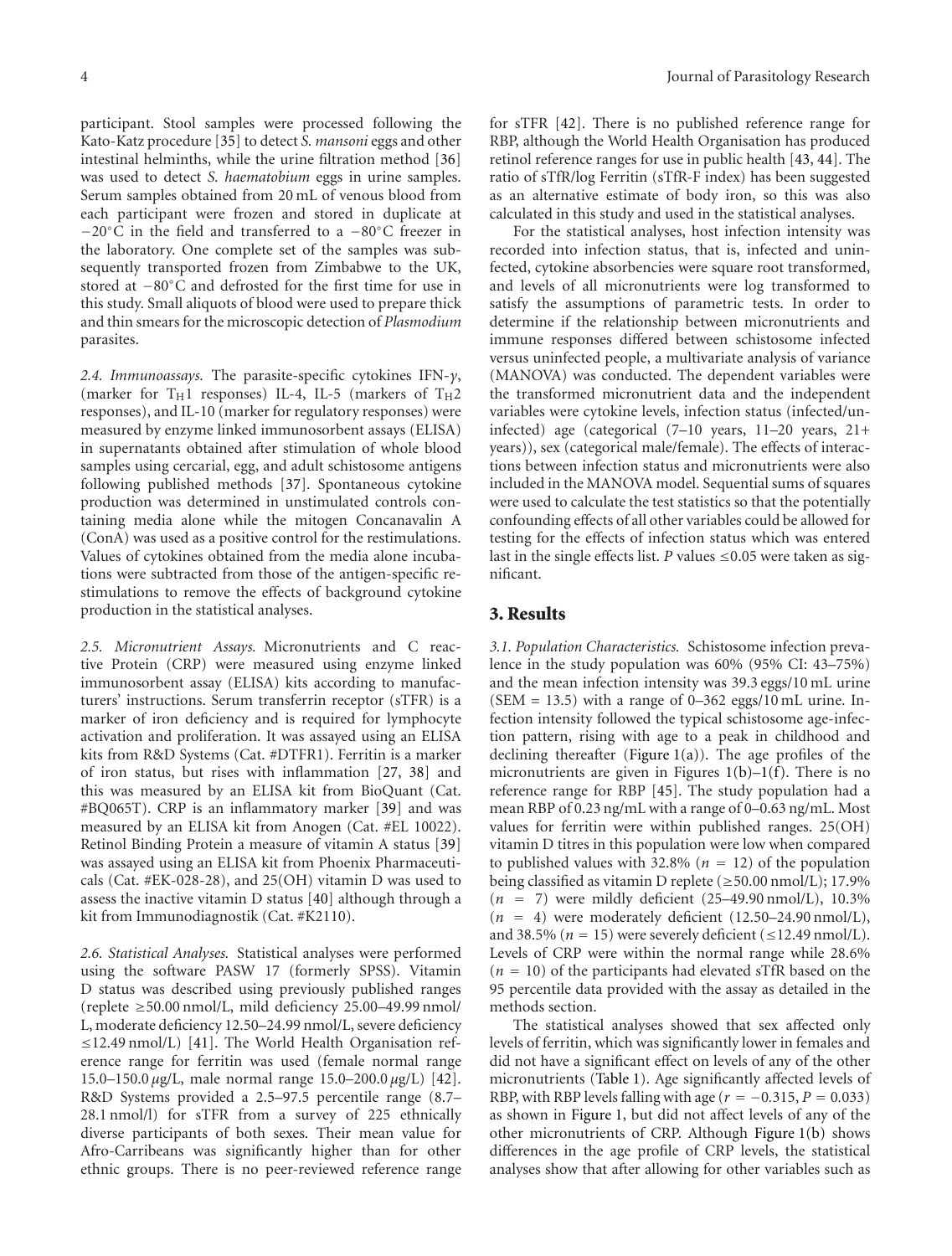|                     | <b>Sex</b>              | Age group              | Schistosome infection status |
|---------------------|-------------------------|------------------------|------------------------------|
|                     | $F$ value ( $P$ value)  | $F$ value ( $P$ value) | $F$ value ( $P$ value)       |
| Vitamin D           | 3.24(0.083)             | 1.97(0.160)            | 0.004(0.953)                 |
| <b>RBP</b>          | 0.500(0.485)            | 5.39(0.010)            | 0.195(0.663)                 |
| $s$ TfR             | 1.28(0.268)             | 0.639(0.536)           | 0.482(0.493)                 |
| Ferritin            | 4.146(0.050)<br>(M > F) | 0.673(0.517)           | 1.506(0.229)                 |
| sTfR/ferritin ratio | 0.255(0.618)            | 0.388(0.682)           | 1.294(0.265)                 |
| <b>CRP</b>          | 1.710(0.200)            | 2.670(0.085)           | 0.652(0.425)                 |
|                     |                         |                        |                              |

Table 1: List of factors whose association with micronutrient levels was tested with ANOVA. *F* and *P* values are given for each factor.

The effects of the factors sex, age was allowed for first before testing for the effects of infection status on the micronutrient levels using sequential sums of squares to calculate the *F* value. Significant *P* values are highlighted in bold.

sex and for example, age, there are no significant differences in CRP levels between the 2 age groups.

*3.2. Association between Parasite-Specific Cytokines and Levels of Micronutrients.* Overall, there was a significant positive association between RBP and levels of parasite-specific IL-10 ( $P = 0.049$ ,  $\beta = 0.314$ ) as well as between ferritin and parasite-specific IL-4 ( $P = 0.035$ ,  $\beta = 0.317$ ). In some cases, the relationship between the cytokine levels and micronutrients varied with schistosome infection status as shown in Table 1. Thus, levels of vitamin D showed a significant negative correlation with IL-4 in egg positive children but no association in egg negative children (Figure 2(a)). Levels of parasite-specific IFN-*γ* showed a significant positive correlation with sTFR in egg negative people but a negative but nonsignificant association in egg positive people (Figure 2(b)). In egg positive people levels of parasite-specific IL-5 went down with ferritin levels but went up in egg positive people although this later association was not significant (Figure  $2(c)$ ). When considering the ratio of sTfR, levels of both IFN-*γ* and IL-4 went down with the sTfR-F index in egg positive people and up in egg negative people as shown in Figures 2(d) and 2(e).

### **4. Discussion**

This study describes the micronutrient status of a rural black Zimbabwean population and then characterises the relationships between micronutrients and immune responses to schistosomiasis. While this study showed that there was vitamin D deficiency in the population, levels of all other micronutrients and markers of inflammation were within normal ranges. The global micronutrient report in 2001 has classified Zimbabwe as having a vitamin A deficiency prevalence of 10–15%. The study population had easy access to good dietary sources of micronutrients, including fortified foods (margarine and some vegetable oils during the study period were fortified with VitA) as well as from homegrown vegetables. Vegetables are amongst the prominent cash crops for commercial and small-scale farmers [46]. This may explain why the population was predominantly micronutrient replete. Iron supplementation for pregnant women at ante-natal clinics and targeted vitamin A supplementation

were not commenced in Zimbabwe until 2 years after this current study was conducted [33].

In this study serum retinol levels declined with age which is contradictory to reports from primary aged school children in Zimbabwe and Kenya [47, 48] which show retinol levels increasing with age. Work on RBP levels in exercise programs in South Korean women revealed a larger decrease in older women than younger women after a structured exercise regime [49]. This is consistent with our finding that RBP decreased with age, since our study captures a wider age range than the 2 previous studies in primary school children. However, the major occupation amongst our population is subsistence farming and so they are likely to be more physically active, therefore it is not clear whether our observations represent a normal decline in RBP with age, or whether there is an interaction between physical activity, age, and RBP level.

Friis et al. found no association between *S. haematobium* infections with serum retinol levels in Zimbabwe, similar to observations in this current study. Interestingly, Friis et al. found, a strong negative association between *S. mansoni* infection and serum retinol levels in both Zimbabwe and Kenya, which suggests that the intestinal niche of *S. mansoni* infection may interfere with vitamin A absorption [47, 48]. However, experimental studies show that vitamin A deficiency leads to reduced schistosome-specific antibody responses [50], which may suggest that vitamin A deficiecy leads to susceptibility to *S. mansoni* infections. However, all participants of our study were negative for *S. mansoni* and therefore it was excluded as confounding factor.

It has also been shown that all trans retinoic acid (ATRA) binds retinoic acid receptors, which induce FoxP3 expression polarizing immune responses towards a regulatory phenotype [16]. Our finding that RBP is correlated with IL-10 suggests that vitamin A may be important in augmenting schistosome-specific regulatory responses.

Vitamin D produced the most surprising data, with 38.5% of subjects being severely deficient. There is a paucity of Vitamin D surveys in Africa compared to those conducted in Western countries. Since no clinical examination were conducted in this study, it is impossible to say whether the deficiencies observed in this study results are associated with pathology or remained asymptomatic. Production of pre-vitamin  $D_3$  occurs in the skin under the influence of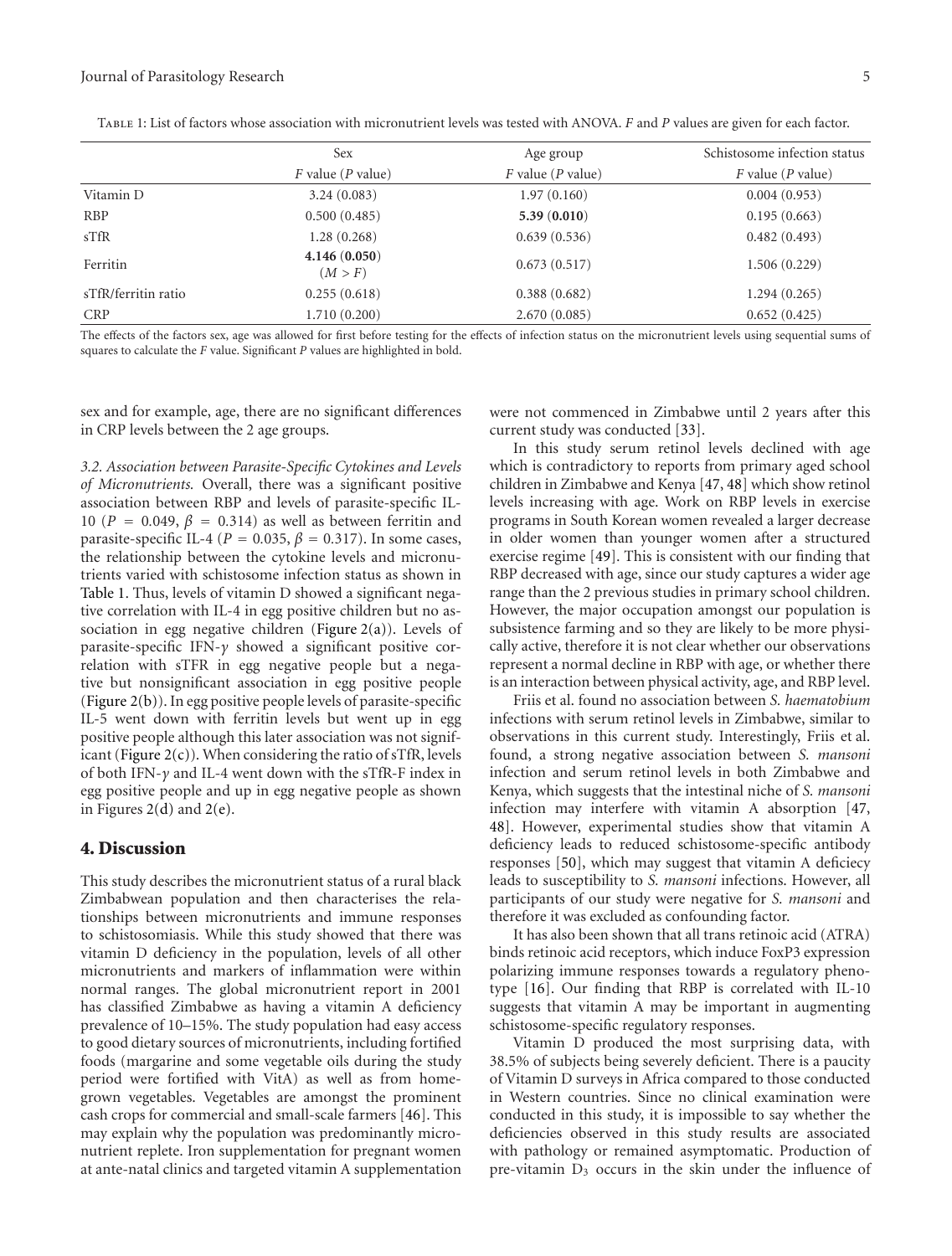



FIGURE 2: Relationship between micronutrients and cytokines showing associations significant that are significant from the ANOVA analyses (Table 2). Solid symbols and lines indicate egg positive people, open symbols and dashed lines represent egg negative people. (a) IL-4 level versus vitamin D, (b) IFN-*γ* versus soluble transferrin receptor (sTfR), (c) IL-5 versus ferritin levels (measure of stored iron levels), and (d) IFN-*γ* versus sTfR-F index (ratio soluble transferrin receptor/log Ferritin), a measure of stored and functional iron levels. (e) IL-4 versus sTfR-F index (ratio soluble transferrin receptor/log ferritin), a measure of stored and functional iron levels.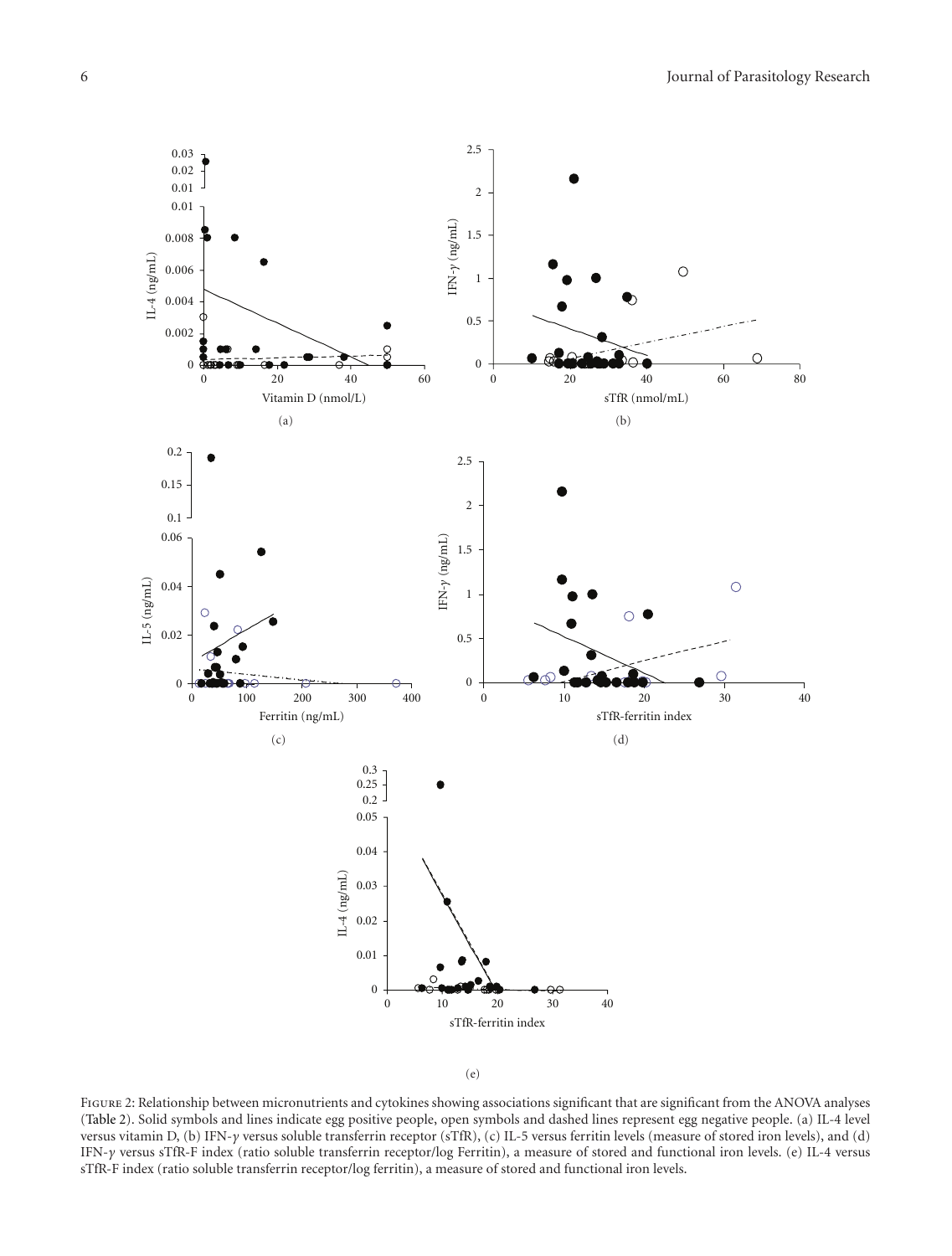| TABLE 2: F and P values obtained from ANOVA determining the association between cytokine levels and micronutrient levels. |
|---------------------------------------------------------------------------------------------------------------------------|
|                                                                                                                           |

|                                    | Vit D         | <b>RBP</b>   | $s$ TfR                                               | Ferritin               | sTfR/ferritin ratio    | <b>CRP</b>             |
|------------------------------------|---------------|--------------|-------------------------------------------------------|------------------------|------------------------|------------------------|
|                                    |               |              | F value (P value) F value (P value) F value (P value) | $F$ value ( $P$ value) | $F$ value ( $P$ value) | $F$ value ( $P$ value) |
| IFN- $\nu$                         | 0.008(0.931)  | 0.153(0.701) | 0.017(0.898)                                          | 1.741(0.206)           | 0.081(0.779)           | 0.256(0.616)           |
| IFN- $\gamma^*$ infection status   | 0.047(0.790)  | 0.806(0.383) | 4.631(0.047)                                          | 1.312(0.269)           | 7.516(0.011)           | 0.009(0.926)           |
| $IL-4$                             | 9.662(0.004)  | 0.105(0.751) | 2.649(0.123)                                          | 0.288(0.599)           | 2.218(0.140)           | 0.543(0.467)           |
| IL-4 <sup>*</sup> infection status | 10.487(0.003) | 0.894(0.358) | 4.412(0.052)                                          | 0.126(0.727)           | 7.702(0.010)           | 0.465(0.500)           |
| $IL-5$                             | 0.311(0.560)  | 0.001(0.975) | 0.293(0.596)                                          | 1.005(0.331)           | 0.236(0.631)           | 1.793(0.190)           |
| IL-5 $*$ infection status          | 0.003(0.960)  | 0.742(0.402) | 0.122(0.732)                                          | 10.706(0.005)          | 0.080(0.780)           | 0.006(0.937)           |
| $IL-10$                            | 1.509(0.237)  | 5.786(0.023) | 0.001(0.970)                                          | 0.875(0.364)           | 0.042(0.838)           | 0.520(0.476)           |
| IL-10 $*$ infection status         | 0.372(0.550)  | 2.831(0.104) | 1.336(0.265)                                          | 0.237(0.633)           | 0.038(0.846)           | 2.243(0.144)           |

The effects of the potential confounders sex, age was allowed for first before testing for the effects of the cytokine and the interaction between cytokine and infection status using sequential sums of squares to calculate the *F* value. Significant *P* values are highlighted in bold.

ultraviolet light. Most studies of Vitamin D levels have been in Caucasian populations with reference to osteoporosis. It is possible that our findings may be explained by ethnic differences in skin pigmentation and skin UV penetration [41, 51]. Given that the reference ranges come from studies on osteoporosis, they may not be applicable in Zimbabwean population. Nonetheless, they remain an important starting point for analysis and suggest that further work is required to examine the biological relevance of these categories to immunology [52]. In this study, vitamin D levels in egg negative children showed a significant positive association with IL-4 levels, consistent with the role of vitamin D in upregulating IL-4 to polarize responses towards a  $T_H2$  phenotype [23].

Iron deficiency is one of the most prevalent micronutrient deficiencies in the world affecting at least half of all pregnant women and young children in developing countries. In a survey conducted by the Ministry of Health and Child Welfare in 1997, 9% of the surveyed population (pregnant women, lactating women, preschool children, and adult males) had depleted iron stores that is, ferritin. At the time of the study, pregnant and postpartum women were not offered iron supplementation by local healthcare providers, thus pregnancy and childbirth-related iron and blood loss may explain why male participants have significantly higher levels of ferritin. In this study, while ferritin levels were within normal ranges, sTfR levels were elevated in 28.6% of the population. Ferritin is an indicator of stored iron reserves in the body while sTfR indicates the functional iron component of the body and becomes elevated soon after the onset of iron deficiency. Ferritin is often decreased in iron deficiency anaemia, but can be raised in inflammatory conditions [27, 39]. However, we observed normal CRP levels, which excluded excess inflammation in the participants. Similarly the lack of association between schistosome infection intensity/status and levels of sTfR implies that schistosome infection does not explain the elevated levels of sTfR. In this population the measures of body iron (sTfR-F index) showed a negative association with IFN-*γ* and IL-4 in egg positive people, while IL-5 levels showed a positive association with ferritin in the same people. Iron replete people use iron in mounting inflammatory immune responses [26]. Iron supplementation has been shown

to increase dendritic cell stimulation and promote  $T_H1$ responses [30], but also an increased burden of immunopathology in those already infected [26]. However, increased IFN-*γ* is seen in iron deficiency, where it has a role in preserving iron stores [27, 28]. Thus in this population the inverse association between measures of body iron and the cytokines IFN-*γ* and IL-4 may be adaptive to preserving iron stores during schistosome infection. However, in the absence of mechanistic studies, this remains speculative.

In conclusion the study showed that while levels of vitamin A and iron where within normal ranges, there was a deficiency of vitamin D in 67.2% of the study population as well as elevated levels of sTfR in 28.6% of the participants. Thus, the 2 indicators of iron levels suggested that although levels of stored iron were within normal levels (normal ferritin levels), levels of functional iron (measure by sTfR) may have been reduced in some participants. Schistosome infection intensity or status was not associated with levels of any of the micronutrients, but altered the relationship between parasite-specific IL-4 and IL-5 and the measures of iron levels (ferritin and sTfR). Cohort studies following a larger group of people through a cycle of antihelminthic treatment will clarify the effects of helminth infection on micronutrient levels and their subsequent effect on immune responses.

#### **Acknowledgments**

The investigation received financial support from the Medical Research Council, UK, The Wellcome Trust, UK (Grant no. WT082028MA), and the Carnegie Trust for the Universities of Scotland. F. Mutapi acknowledges support from the MRC, UK (Grant no. G81/538). The authors are grateful for the co-operation of the Ministry of Health and Child Welfare in Zimbabwe, the Provincial Medical Director of Mashonaland East, the Environmental Health Workers, residents, teachers and school children in Mutoko and Rusike. We also thank Members of the National Institutes for Health Research (Zimbabwe) for technical support.

#### **References**

[1] P. Steinmann, J. Keiser, R. Bos, M. Tanner, and J. Utzinger, "Schistosomiasis and water resources development: systematic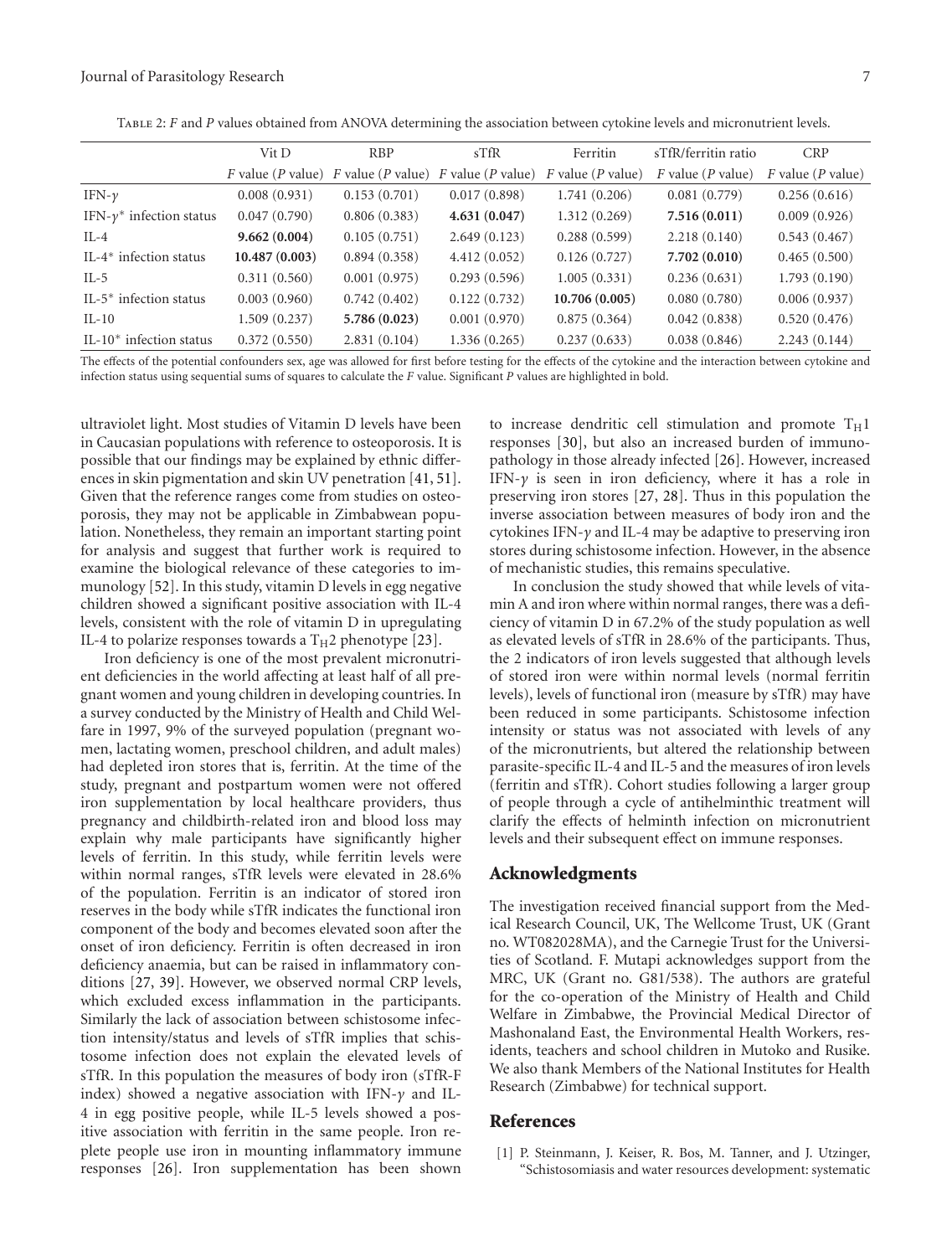review, meta-analysis, and estimates of people at risk," *Lancet Infectious Diseases*, vol. 6, no. 7, pp. 411–425, 2006.

- [2] World Health Organization, Global prevalence of vitamin A deficiency in population at risk: 1995–2005 In: *WHO report*, Geneva, Switzerland, 2009, http://www.who.int/vmnis/ vitamina/prevalence/report/en/.
- [3] A. C. D. Tiong, M. S. Patel, J. Gardiner et al., "Health issues in newly arrived Afican refugees attending general practice clinics in Melbourne," *Medical Journal of Australia*, vol. 185, no. 11- 12, pp. 602–606, 2006.
- [4] A. O. Laosebikan, S. R. Thomson, and N. M. Naidoo, "Schistosomal portal hyptertension," *Journal of the American College of Surgeons*, vol. 200, no. 5, pp. 795–806, 2005.
- [5] D. Engels, L. Chitsulo, A. Montresor, and L. Savioli, "The global epidemiological situation of schistosomiasis and new approaches to control and research," *Acta Tropica*, vol. 82, no. 2, pp. 139–146, 2002.
- [6] B. Gryseels, K. Polman, J. Clerinx, and L. Kestens, "Human schistosomiasis," *Lancet*, vol. 368, no. 9541, pp. 1106–1118, 2006.
- [7] C. J. Uneke and M. U. Egede, "Impact of urinary schistosomiasis on nutritional status of school children in south-eastern Nigeria," *The Internet Journal of Health*, vol. 9, no. 1, 2009.
- [8] M. E. J. Woolhouse and P. Hagan, "Seeking the ghost of worms past," *Nature Medicine*, vol. 5, no. 11, pp. 1225–1227, 1999.
- [9] D. W. Dunne and A. Cooke, "A worm's eye view of the immune system: consequences for evolution of human autoimmune disease," *Nature Reviews Immunology*, vol. 5, no. 5, pp. 420– 426, 2005.
- [10] C. F. Anderson, M. Oukka, V. J. Kuchroo, and D. Sacks, "CD4+CD25-Foxp3- Th1 cells are the source of IL-10-mediated immune suppression in chronic cutaneous leishmaniasis," *Journal of Experimental Medicine*, vol. 204, no. 2, pp. 285– 297, 2007.
- [11] P. Smith, N. E. Mangan, C. M. Walsh et al., "Infection with a helminth parasite prevents experimental colitis via a macrophage-mediated mechanism," *Journal of Immunology*, vol. 178, no. 7, pp. 4557–4566, 2007.
- [12] S. G. Kang, H. W. Lim, O. M. Andrisani, H. E. Broxmeyer, and C. H. Kim, "Vitamin A metabolites induce gut-homing FoxP3+ regulatory T cells," *Journal of Immunology*, vol. 179, no. 6, pp. 3724–3733, 2007.
- [13] C. Mottet and D. Golshayan, "CD4+CD25+Foxp3+ regulatory T cells: from basic research to potential therapeutic use," *Swiss Medical Weekly*, vol. 137, no. 45-46, pp. 625–634, 2007.
- [14] E. van Riet, F. C. Hartgers, and M. Yazdanbakhsh, "Chronic helminth infections induce immunomodulation: consequences and mechanisms," *Immunobiology*, vol. 212, no. 6, pp. 475–490, 2007.
- [15] K. M. Elias, A. Laurence, T. S. Davidson et al., "Retinoic acid inhibits Th17 polarization and enhances FoxP3 expression through a Stat-3/Stat-5 independent signaling pathway," *Blood*, vol. 111, no. 3, pp. 1013–1020, 2008.
- [16] F. Schambach, M. Schupp, M. A. Lazar, and S. L. Reiner, "Activation of retinoic acid receptor-*α* favours regulatory T cell induction at the expense of IL-17-secreting T helper cell differentiation," *European Journal of Immunology*, vol. 37, no. 9, pp. 2396–2399, 2007.
- [17] C. B. Stephensen, R. Rasooly, X. Jiang et al., "Vitamin A enhances in vitro Th2 development via retinoid X receptor pathway," *Journal of Immunology*, vol. 168, no. 9, pp. 4495– 4503, 2002.
- [18] K. Z. Long, T. Estrada-Garcia, J. L. Rosado et al., "The effect of vitamin A supplementation on the intestinal immune

response in Mexican children is modified by pathogen infections and diarrhea," *Journal of Nutrition*, vol. 136, no. 5, pp. 1365–1370, 2006.

- [19] C. B. Stephensen, X. Jiang, and T. Freytag, "Vitamin A deficiency increases the in vivo development of IL-10-positive Th2 cells and decreases development of Th1 cells in mice," *Journal of Nutrition*, vol. 134, no. 10, pp. 2660–2666, 2004.
- [20] W. G. Tsiaras and M. A. Weinstock, "Factors influencing vitamin d status," *Acta Dermato-Venereologica*, vol. 91, no. 2, pp. 115–124, 2011.
- [21] A. Mithal, D. A. Wahl, J. P. Bonjour et al., "Global vitamin D status and determinants of hypovitaminosis D," *Osteoporosis International*, vol. 20, no. 11, pp. 1807–1820, 2009.
- [22] M. T. Cantorna and B. D. Mahon, "Mounting evidence for vitamin D as an environmental factor affecting autoimmune disease prevalence," *Experimental Biology and Medicine*, vol. 229, no. 11, pp. 1136–1142, 2004.
- [23] E. Van Etten and C. Mathieu, "Immunoregulation by 1,25dihydroxyvitamin D3: basic concepts," *Journal of Steroid Biochemistry and Molecular Biology*, vol. 97, no. 1-2, pp. 93– 101, 2005.
- [24] M. D. Griffin, N. Xing, and R. Kumar, "Vitamin D and its analogs as regulators of immune activation and antigen presentation," *Annual Review of Nutrition*, vol. 23, pp. 117–145, 2003.
- [25] World Health Organisation, Worldwide prevalence of anaemia 1993–2005. In: *WHO report*. Geneva, Switzerland, 2008, http://whqlibdoc.who.int/publications/2008/9789241596657 eng.pdf.
- [26] C. J. McDonald, M. K. Jones, D. F. Wallace, L. Summerville, S. Nawaratna, and V. N. Subramaniam, "Increased iron stores correlate with worse disease outcomes in a mouse model of schistosomiasis infection," *PLoS ONE*, vol. 5, no. 3, Article ID e9594, 2010.
- [27] J. Jason, L. K. Archibald, O. C. Nwanyanwu et al., "The effects of iron deficiency on lymphocyte cytokine production and activation: preservation of hepatic iron but not at all cost," *Clinical and Experimental Immunology*, vol. 126, no. 3, pp. 466–473, 2001.
- [28] G. Weiss, "Pathogenesis and treatment of anaemia of chronic disease," *Blood Reviews*, vol. 16, no. 2, pp. 87–96, 2002.
- [29] S. M. Grant, J. A. Wiesinger, J. L. Beard, and M. T. Cantorna, "Iron-deficient mice fail to develop autoimmune encephalomyelitis," *Journal of Nutrition*, vol. 133, no. 8, pp. 2635– 2638, 2003.
- [30] S. Bisti, G. Konidou, F. Papageorgiou, G. Milon, J. R. Boelaert, and K. Soteriadou, "The outcome of Leishmania major experimental infection in BALB/c mice can be modulated by exogenously delivered iron," *European Journal of Immunology*, vol. 30, no. 12, pp. 3732–3740, 2000.
- [31] S. Bisti and K. Soteriadou, "Is the reactive oxygen speciesdependent-NF-*κ*B activation observed in iron-loaded BALB/c mice a key process preventing growth of Leishmania major progeny and tissue-damage?" *Microbes and Infection*, vol. 8, no. 6, pp. 1473–1482, 2006.
- [32] B. S. Skikne, C. H. Flowers, and J. D. Cook, "Serum transferrin receptor: a quantitative measure of tissue iron deficiency," *Blood*, vol. 75, no. 9, pp. 1870–1876, 1990.
- [33] T. H. Gadaga, R. Madzima, and N. Nembaware, "Status of micronutrient nutrition in Zimbabwe: a review," *African Journal of Food, Agriculture, Nutrition and Development*, vol. 9, pp. 502–522, 2009.
- [34] F. Mutapi, R. Burchmore, T. Mduluza et al., "Praziquantel treatment of individuals exposed to *Schistosoma haematobium*